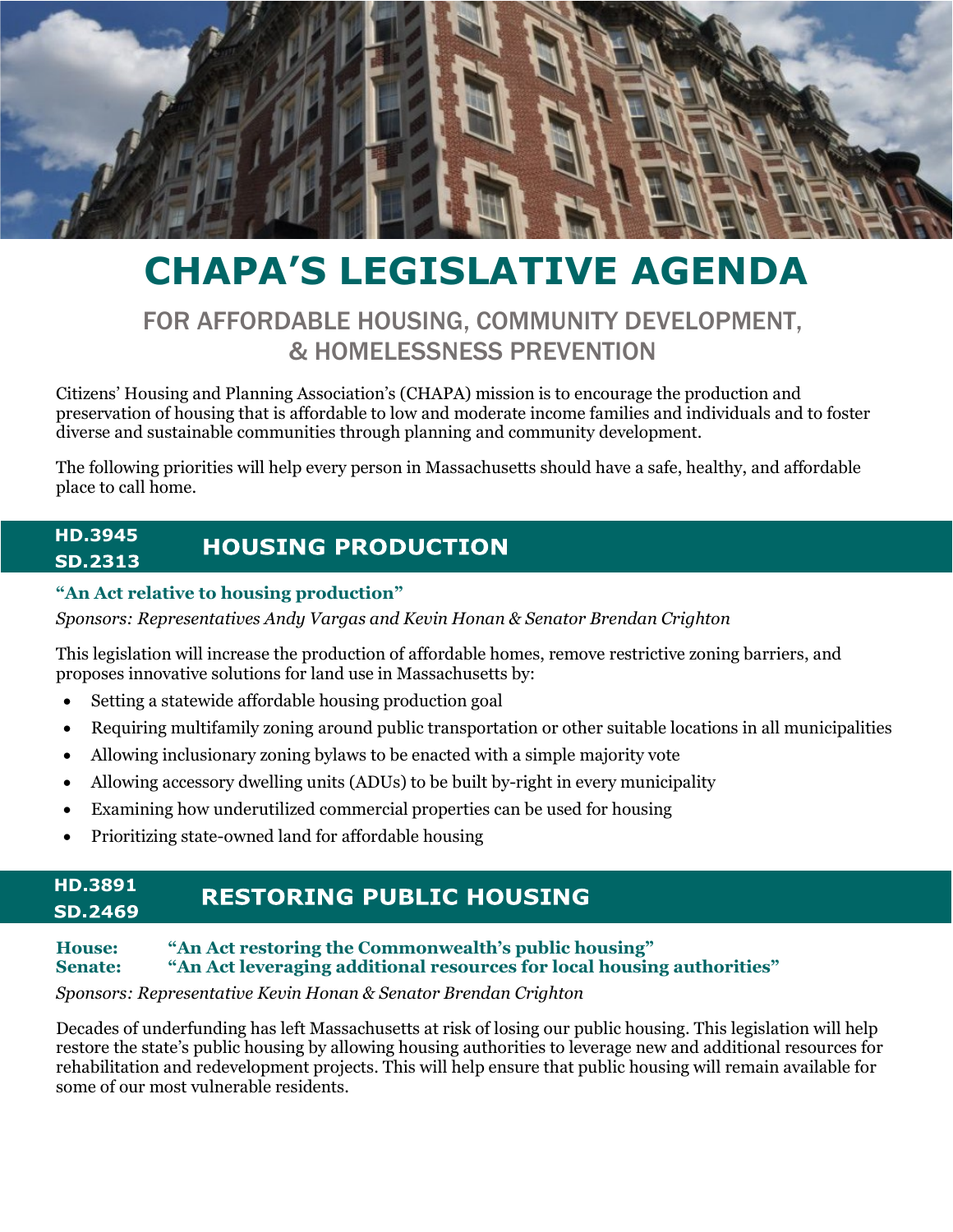## **HD.1990 SD.2200 PROHIBITING EXCLUSIONARY ZONING**

#### **"An Act promoting fair housing by preventing discrimination against affordable housing"**

*Sponsors: Representative Christine Barber & Senator Sonia Chang-Díaz*

Massachusetts has high levels of residential segregation. Restrictive local zoning and permitting decisions have helped create and perpetuate these patterns based on race, socioeconomic status, and familial status. These bills would prohibit municipal and state discriminatory zoning bylaws, ordinances, and land use decisions.

#### **HD.3733 SD.1990 AFFIRMATIVELY FURTHERING FAIR HOUSING**

#### **"An Act to affirmatively further fair housing"**

*Sponsors: Representatives Dave Rogers and Jon Santiago & Senator Joseph Boncore*

This legislation creates a statewide duty to affirmatively further fair housing to make sure that the state, cities, towns, local housing authorities, and other public entities do not discriminate in their programs. It also creates a commission to establish how to meet this duty to create diverse, inclusive communities with access to good jobs, schools, health care, transportation, and housing.

#### **HD.3669 SD.1765 FAIR HOUSING DISPARATE IMPACT STANDARD**

**House: "An Act establishing a fair housing disparate impact standard" Senate: "An Act prohibiting discriminatory effects in housing & community development"**

*Sponsors: Representative Dave Rogers & Senator Joseph Boncore*

This legislation creates a state fair housing disparate impact standard to protect against housing discrimination. This will allow people to challenge a housing policy or program that has a discriminatory impact on them because of their race, sex, gender identity, disability, family status (have children), or other protected class — even if the policy or program appears on its face to apply to everyone equally. This will protect against policies and practices that — whether intentionally or unintentionally — keep some people from homes they can afford simply because of who they are.

#### **HD.3277 SD.1899 STRENGTHENING MRVP**

#### **House: "An Act codifying the Massachusetts Rental Voucher Program" Senate: "An Act relative to the Massachusetts Rental Voucher Program"**

*Sponsors: Representative Adrian Madaro & Senator Joan Lovely*

This legislation would strengthen the Massachusetts Rental Voucher Program (MRVP) that currently serves more than 10,000 households. These bills would codify MRVP into state statute and make program improvements including reducing the tenant payment share, increasing administrative fees, requiring inspections, and improving data collection.